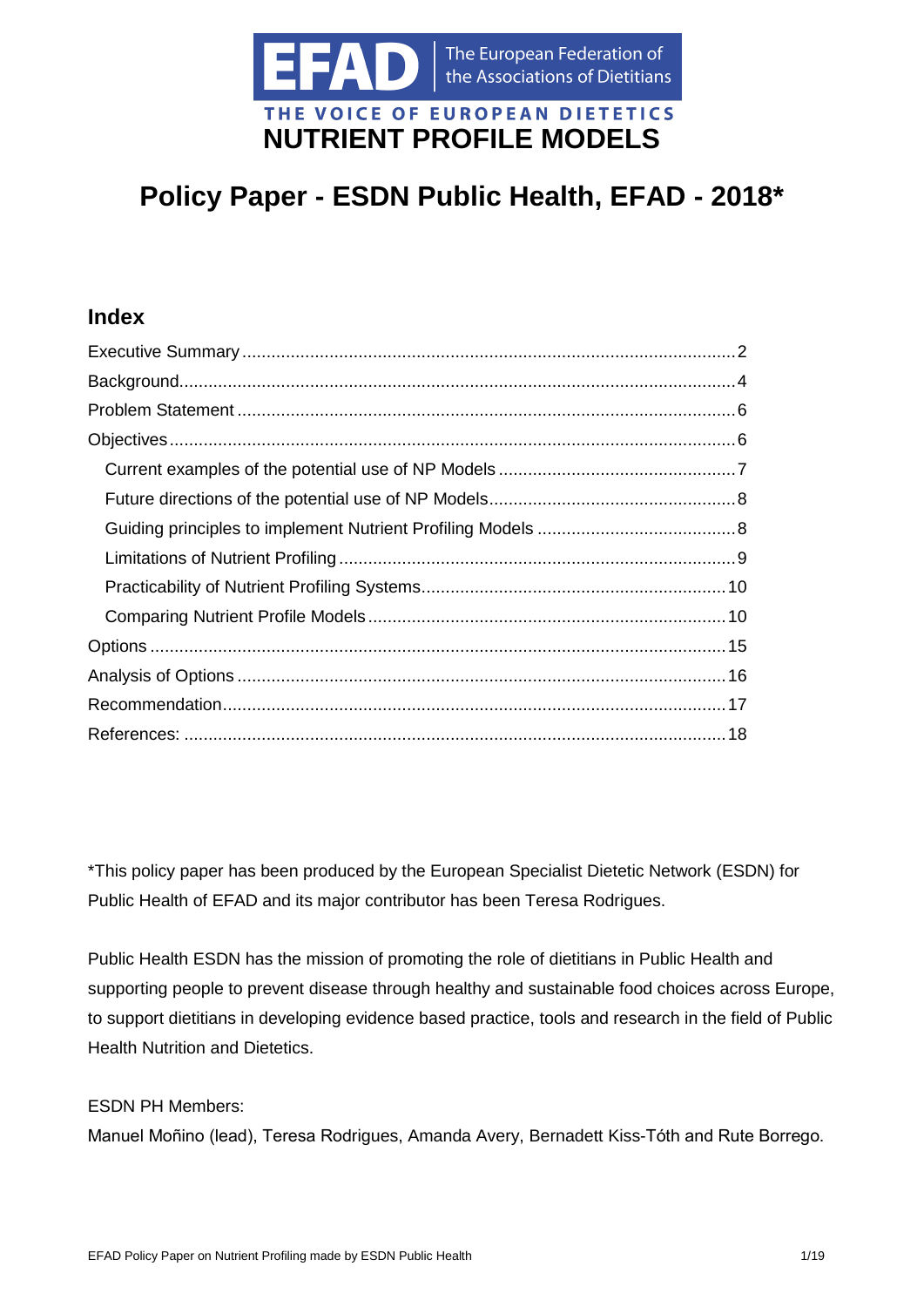

The European Federation of the Associations of Dietitians

#### THE VOICE OF EUROPEAN DIETETICS

## <span id="page-1-0"></span>**Executive Summary**

The Nutrient Profiling System (NPS) is a scientific method that evaluates the nutritional quality of foods and beverages, categorizing, classifying or ranking them according to their nutritional composition and their impact on health as regards to disease prevention and health promotion. The principal aim of the NPS has been to help consumers identify nutrient-rich foods, make decisions on food purchasing and improve diet quality by encouraging a healthy diet. NP models have a wide variety of public health uses, both educational and regulatory.

As the ability to systematically define healthier food options is a requirement that remains at the top of European public health agenda, NPSs are known to be useful as a tool to improve diets across the world. However, many food companies have developed their own nutritional criteria or nutrient profiles for guiding their product development or to distinguish their healthy options and so have come up with a range of different models, many of which are bespoke to a particular brand portfolio.

This current scenario, with numerous different NP schemes and differing interpretations of NP, may lead to confusion of both the consumer and the policy maker. There is an urgent need to optimize NPs but without drastic changes so that consumers can get used to and accept the healthier options.

Nutrient profiling models could be based on different criteria and approaches depending on their purposes. Food companies seek a model suitable for their marketing and reformulation purposes and which complements their use of logos and symbols. But the most important role should be the regulation of their labelling and advertising information to consumers.

The current use of NPSs, primary for health claims, labelling and food marketing restrictions, is far from the potential that could be realized. To achieve their real potential, the European Commission should define a NP model and its conditions for the use of nutrition and health claims on foods. This model should take into account the quantities of nutrients and other substances present in the food, the role of the food in the diet of the general population or certain risk groups and the presence of nutrients whose health effects have been scientifically recognized.

Given that there are several profiling models with the same purpose currently being implemented, the European Commission (EC) needs to establish "Scientific Opinion on the Optimal Profiling Scheme" which provides the basis to regulate the use of nutritional and health claims with labelling and marketing purposes. The selected NPS would indirectly facilitate food reformulation and regulation of food supply.

A Commission funded project to set up a methodology to propose systems for Europe is needed. Experts in food composition databases and public health nutrition can develop the NPS and also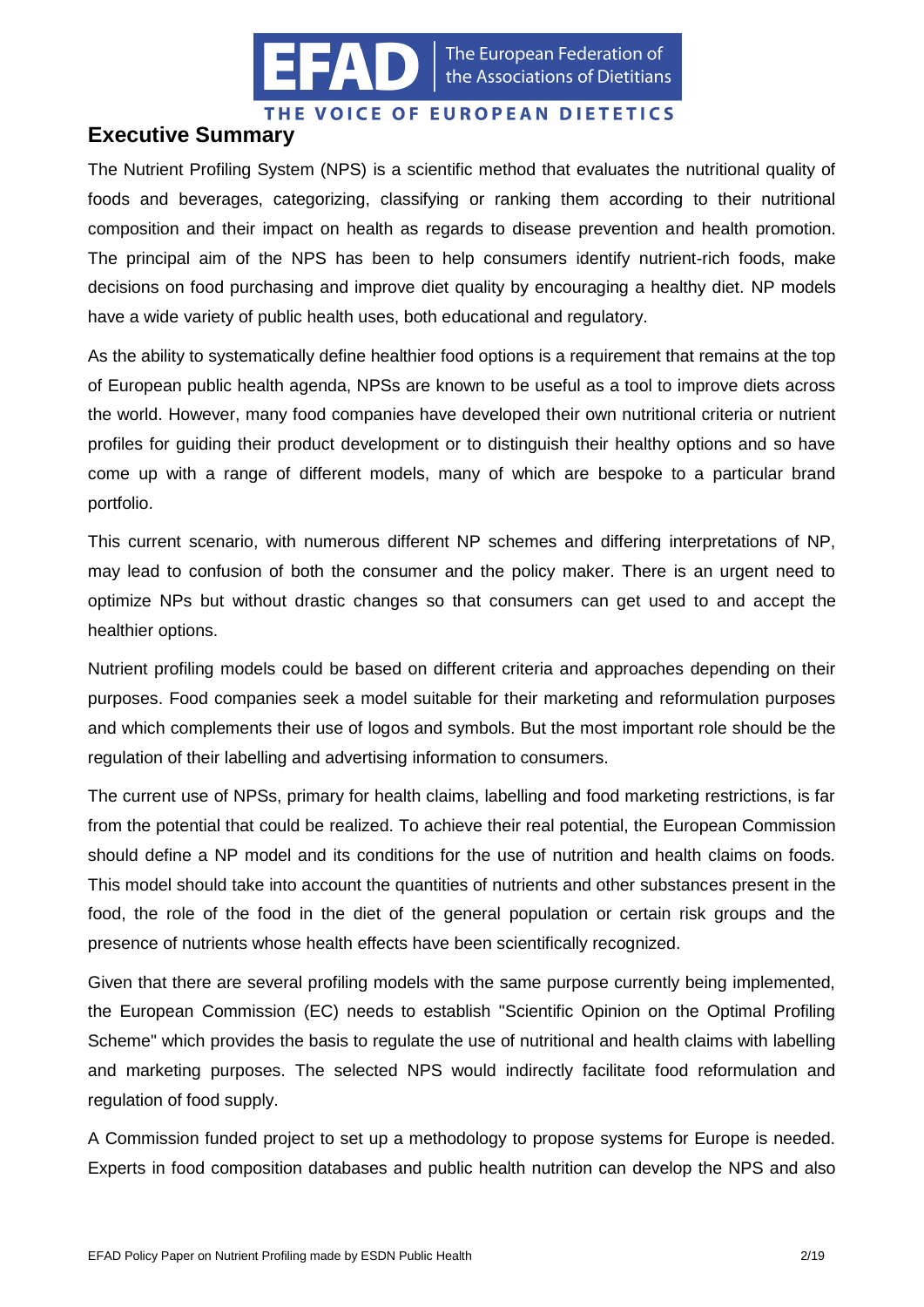

link with the policy cycle on reformulation, marketing of food, labelling and the use of nutritional and health claims. EFAD should be part of this initiative.

The development of an optimal NPS across Europe could provide a triple win - for consumers, for public health nutrition and for the food industry. This will be achieved if the NPS:

- $-$  Is developed with a multi-stakeholder approach
- $-$  Covers the whole food supply
- Is produced alongside the establishment of rules to ensure correct and consistent use of nutrition and health claims to prevent misleading information to consumers.
- Promotes continuous, step-by-step dietary changes, which are acceptable to the consumer.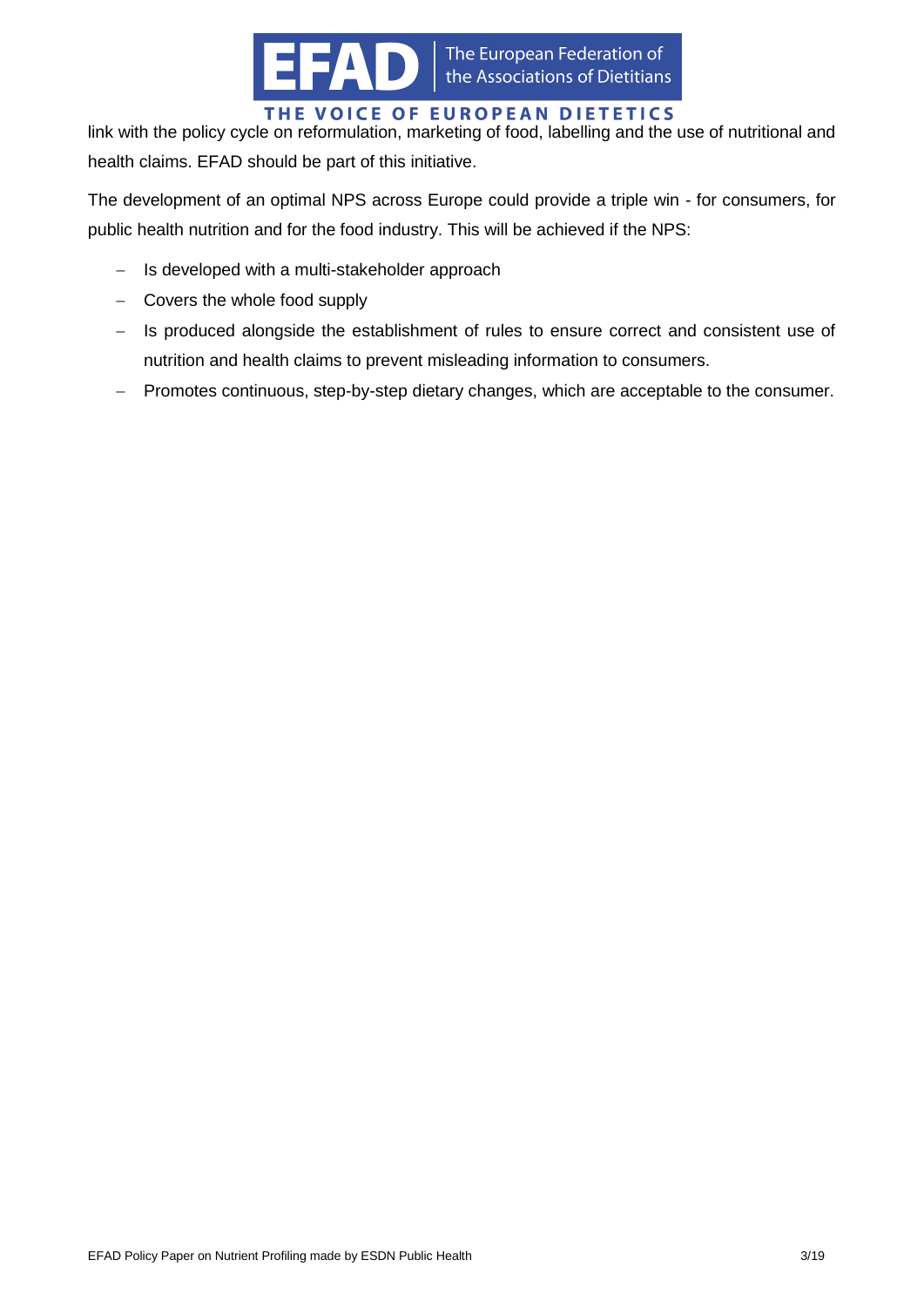

The European Federation of the Associations of Dietitians

#### THE VOICE OF EUROPEAN DIETETICS

## <span id="page-3-0"></span>**Background**

Nutrient Profiling Systems (NPS) is a scientific method that evaluates the nutritional quality of foods and beverages, categorizing, classifying or ranking them according to their nutritional composition and salubrity, that is, depending on their impact on health (relationship to disease prevention and health promotion). The principal aim of the NP approaches has been to help consumers identify nutrient-rich foods, make decisions on food purchasing and improve diet quality by encouraging a healthy diet. NP models have a wide variety of public health uses, both educational and regulatory.<sup>1-4</sup>

There are several circumstances where NP has been used in the past without being described as such. For example, the proposed European Union (EU) regulation on nutrition and health claims has similarities to a NPS, despite the lack of the specific attributes of a real NPs: [Regulation EC No](http://eur-lex.europa.eu/legal-content/EN/TXT/PDF/?uri=CELEX:02006R1924-20141213)  [1924/2006,](http://eur-lex.europa.eu/legal-content/EN/TXT/PDF/?uri=CELEX:02006R1924-20141213) that applies rules to nutrition claims (such as "low fat", "high fibre") and to health claims (such as "Vitamin D is needed for the normal growth and development of bone in children"), to ensure that any claim made on a food's labeling, presentation or advertising in the European Union is clear, accurate and based on scientific evidence, and can't mislead consumers. Whereas the primary goal of the Claims regulation is the protection of consumers from misleading marketing and aims to establish an equal ground for all companies, it also, even though more implicitly, requires a high level of health protection. This flows from the intent of the regulation combined with Article 168 of the Treaty of the Functioning of the European Union. A pillar of the Claims regulation is the condition that foods bearing claims must comply with nutrient profiles. This condition is set out in the regulation's Article 4 and the reasons for this are found in the recitals, which states: "The application of nutrient profiles as a criterion would aim to avoid a situation where nutrition or health claims mask the overall nutritional status of a food product, which could mislead consumers when trying to make healthy choices in the context of a balanced diet".  $4$  The use of claims to the regulation of content (low fat, high fibre, etc) seems to be closer to a NPs but the way they are currently being used is missing the link to health. On the other hand, the EU regulation gives targets and it could be seen as an across-the-board system, except there is no study to actually prove that the scoring or outcome are linked to better diet and/or health and there are no references to prove how the targets were created based on guidelines, etc. In this way it is a uniform system but it is not systematic as there is no presentation of the system itself (the approach, they key components, etc).

Another approach of a NPS has been used by the Food Standards Agency (FSA) in the UK to develop and agree a model with associated definitions of "healthier" and "less healthy" foods in relation to the promotion of food to children.<sup>5</sup>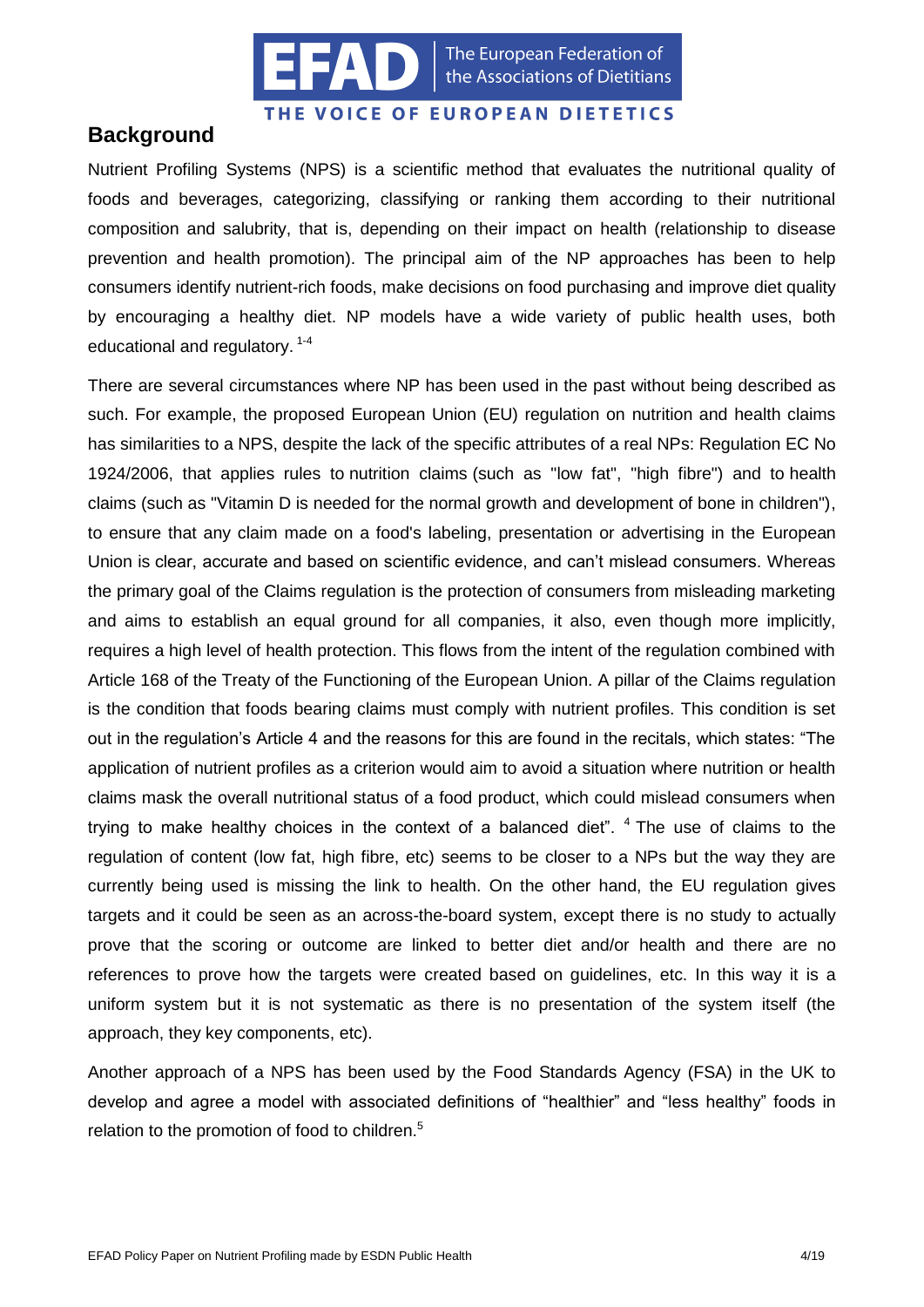

In recent decades, attention has been paid to the increasing contribution of food processing to global food supplies and dietary patterns, although the specific types of processing that modify food attributes and risks of disease – either negatively or positively – have not been precisely defined. *NOVA* is another classification tool that categorizes foods according to the extent and purpose of food processing, rather than in terms of nutrients. <sup>6</sup> This scheme has provided the first pillar of "categorisation" to the Pan American Health Organization Nutrient Profile System, which is intended to be a tool in the design and implementation of various regulatory strategies related to the prevention and control of obesity/overweight .<sup>4</sup>

Thus, it's important to distinguish the several approaches to NPS used both in the past and nowadays, and the real NPS, which have specific attributes:

- $-I$  It either creates categories or studies the food supply as a whole;
- $-I$  It studies nutrients and maybe ingredients;
- $-I$  It scores nutrients either comparatively to other foods or quidelines;
- $-I$  It draws conclusions on their ability to be part of a healthy diet;
- $-I$  It proves the link to better diet and health.

Over the last 25 years, governments, food manufacturers, public health authorities and other stakeholders have developed more than 100 different Nutrient Profiling Systems, that are used to inform a variety of policy, regulatory, and educational applications, including product reformulation, labeling and claims regulations, restrictions on marketing to children, restrictions on point of sale promotions and food procurement. 4, 5

As the ability to systematically define healthier food options is a requirement that remains at the top of European public health agenda, NPS are known to be useful as a tool to improve diets across the world.<sup>7</sup> However, many food companies have developed their own nutritional criteria or nutrient profiles for guiding their product development or to distinguish their healthy options and so have come up with a range of different models, many of which are suited to a particular brand portfolio.<sup>7</sup>

The WHO published its nutritional profile model in February 2015, which was originally designed to eliminate the marketing of certain foods and drinks to children (HFSS foods - high in fat, sugar or salt). In Europe the food industry has also developed a model for the same purpose: the EU Pledge.<sup>2, 4</sup> More recently France selected the Nutri-Score system, a straightforward labelling system that uses colour codes to guide consumers at a glance on the nutritional value of food products, after comparison tests against several labels proposed by industry or retailers in March 2017. The Nutri-Score system (also known in its former version as the 5-Colour Nutrition label, 5- CNL) relies on the computations of a nutrient profiling system, derived from the UK Food Standards Agency model (FSA Score) and classifies foods and beverages according to five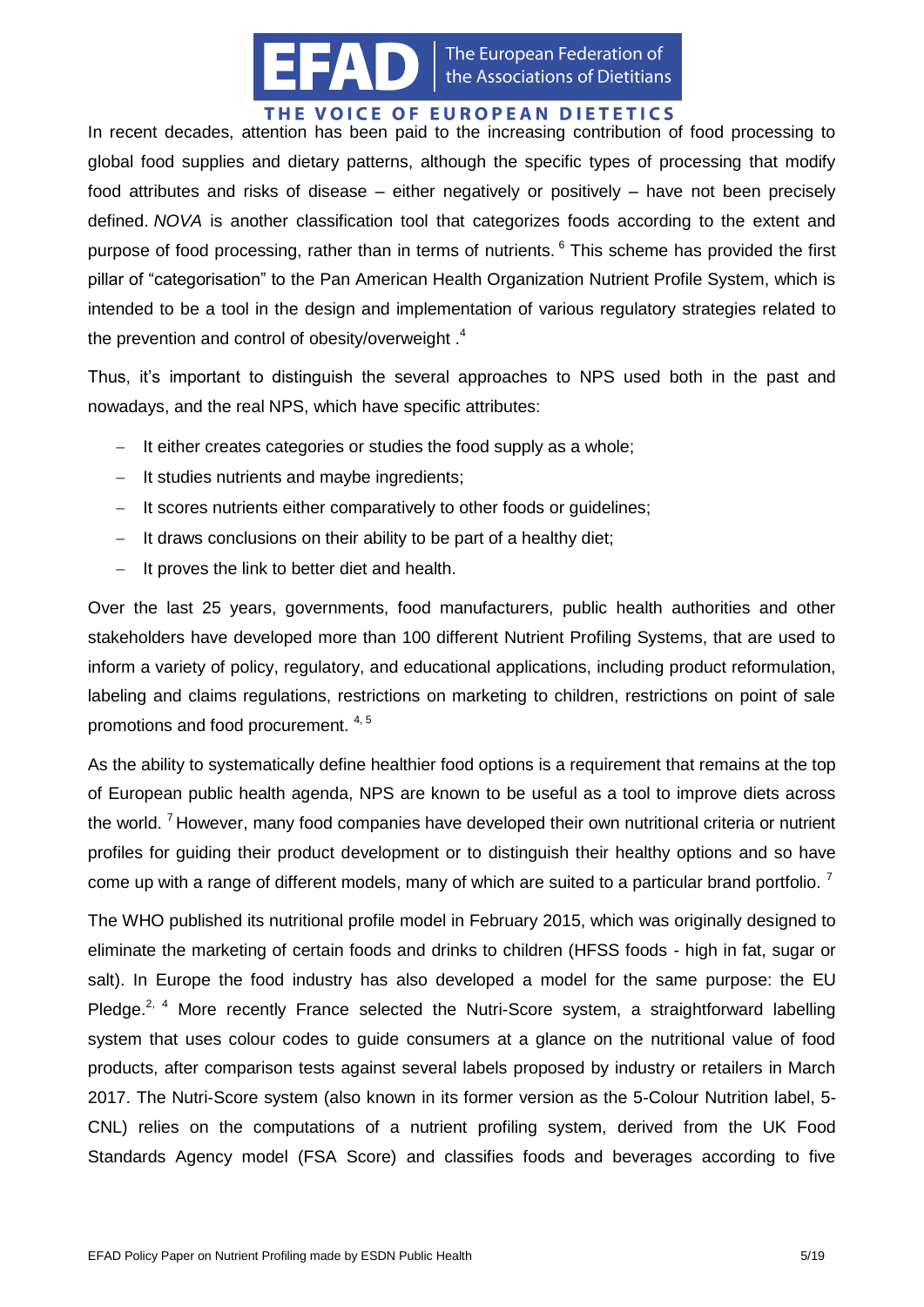

categories of nutritional quality, indicated via a colour scale ranging from Green (grade A) to red (grade  $E$ ).  $8, 9$ 

This scenario, with numerous different NP schemes, is preventing the effective evaluation of the nutritional quality of different foods and drinks which then influences a number of other issues which affect public health nutrition including:

- Establishment of clear nutritional labeling schemes;
- Regulation of the use of nutritional and health claims;
- Decision making by policymakers regarding the application of taxes to food and beverages;
- Reformulation of food products to improve the nutritional quality;
- Difficulties for consumers, because of the inconsistencies, when it comes to making responsible decisions about their health;
- $-$  Educational vehicle for the consumers.

## <span id="page-5-0"></span>**Problem Statement**

The exponential growth of different schemes and currently differing interpretations of NP may lead to confusion of both the consumer and the policy maker.

Health and consumer groups have called for a single scheme - NP Model - consistent with international recommendations for preventing chronic diseases and with national food-based dietary guidelines that could be applied to all products and with a clearly defined cut-off for defining which foods and drinks are not suitable for advertising to children or those that can bear a nutrition or health claim. 2, 5, 10, 11

Thus, an EC position is urgently needed to establish a set of guiding principles for European NPS. This will ensure that national authorities can use, effectively and appropriately, the NPS and thus provide a triple win - for the consumers, for the industry and for public health.<sup>1</sup>

## <span id="page-5-1"></span>**Objectives**

To study the potential use of different Nutrient Profiling Models (Table 1), the guiding principles behind their development and the tools required to implement them, identify their limitations and practicability, and to compare some of the most popular Nutrient Profiling Models, in order to provide recommendations for the harmonization, with the necessary national or regional adaptations, of a European Nutrient Profiling Model.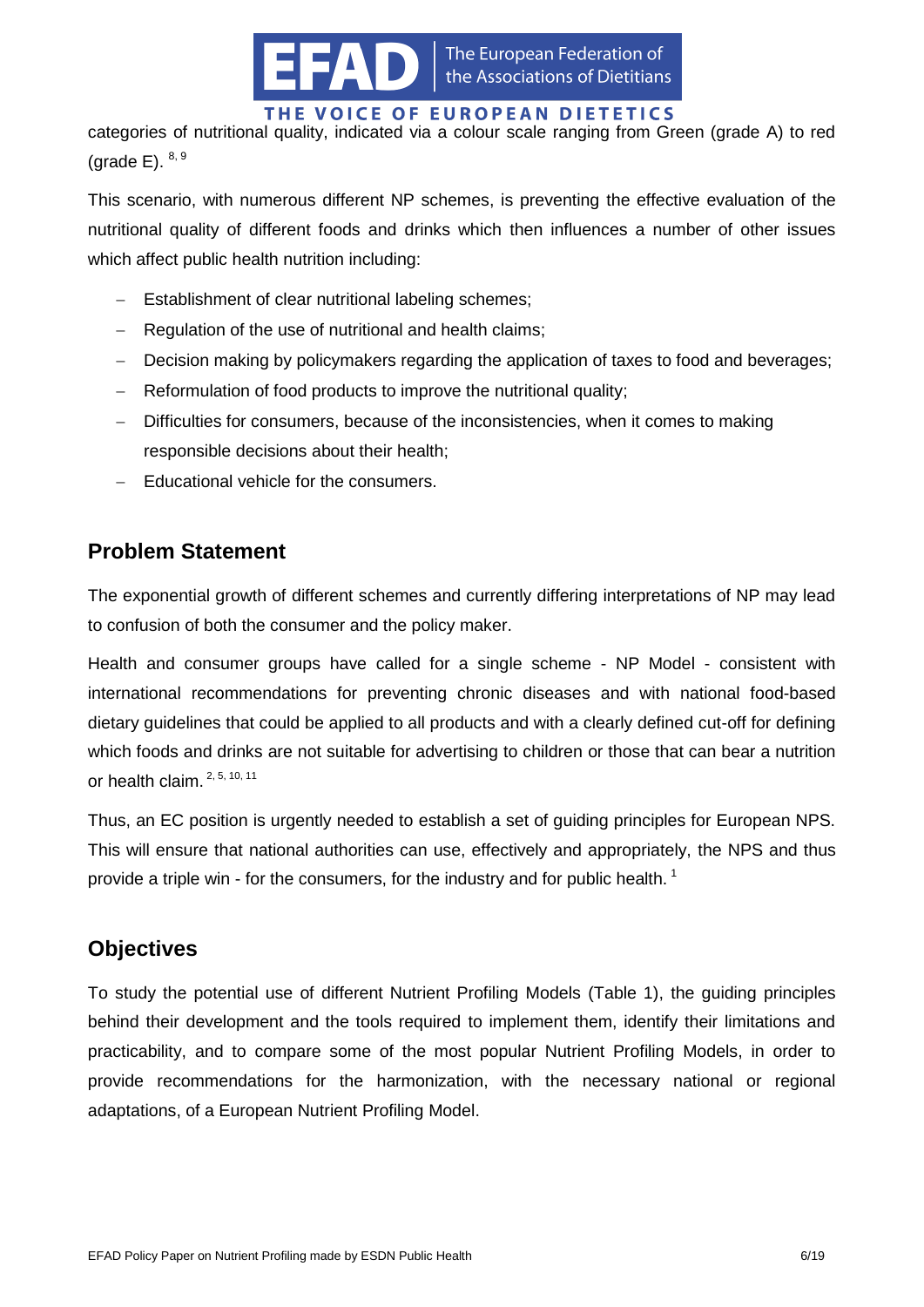

#### <span id="page-6-0"></span>THE VOICE OF EUROPEAN DIETETICS **Current examples of the potential use of NP Models**

#### **Table 1. Potential purposes of the NPS**

| <b>Purposes</b>           | <b>Potential use</b>                                                                             |
|---------------------------|--------------------------------------------------------------------------------------------------|
| <b>Food marketing</b>     | For several decades, consumer groups and public health organizations have                        |
|                           | called for bans on the advertising of "unhealthy" food to children, although the                 |
|                           | definition of "unhealthy" remains a topic of considerable argument. Food                         |
|                           | companies have gradually developed a number of different schemes which define                    |
|                           | products they believe are least "healthy" and appropriate for advertising to                     |
|                           | children. The most commonly used one is EU Pledge, which is a voluntary                          |
|                           | initiative by leading companies to change food and beverages advertising to                      |
|                           | children under the age of twelve on platforms like TV, print, digital and trade,                 |
|                           | permitting the advertisement of only those, which meet specific nutrition criteria               |
|                           | (White paper). <sup>11, 12</sup>                                                                 |
| <b>Nutrition claims</b>   | EC Regulation 1924/2006 aims to ensure a high level of consumer protection,                      |
|                           | provide them with the information they need to make their choices in full                        |
|                           | knowledge of the facts, and create a level playing field in the food industry. <sup>10</sup>     |
|                           | European Commission should define the nutrient profiles and conditions for the                   |
|                           | use of nutrition and health claims on foods. NP is possible to use for providing                 |
|                           | objective information about nutrient contents of packaged food in order to help                  |
|                           | healthier choices made by the consumers. 4, 13, 14, 15                                           |
| <b>Improve food</b>       | Allows consumer to identify healthier food options by the use of logos, symbols or               |
| literacy                  | labelling schemes (front of pack systems). <sup>16</sup> Inadequate food literacy has been       |
|                           | depicted as a causal factor of negative consumer behaviours within the food                      |
|                           | system. In particular, it has been associated with unwillingness to promote a                    |
|                           | positive change in attitudes and perceptions towards food, poor ability to deal with             |
|                           | food-related information, confusion in selecting and consuming food.                             |
| <b>Regulation of food</b> | Worldwide, government bodies increasingly recognize the importance of using                      |
| supply                    | objective methods for distinguishing between different foods according to their                  |
|                           | nutritional quality for policy and regulatory purposes. Nutrient profiling fits this             |
|                           | purpose, through the implementation of educational and restrictive measures, in                  |
|                           | order to decrease access and exposure to unhealthy foods, as for instance in                     |
|                           | schools (guidelines for food provision and for effective educational initiatives                 |
|                           | about healthy eating, in the school environment); in public institutions and                     |
|                           | recreation facilities (guidelines for increasing access to healthy foods and reduce              |
|                           | the exposure to those considered unhealthy); and in social programs (guidelines                  |
|                           | for food provided to vulnerable population groups, preventing the distribution of<br>HFSS). $16$ |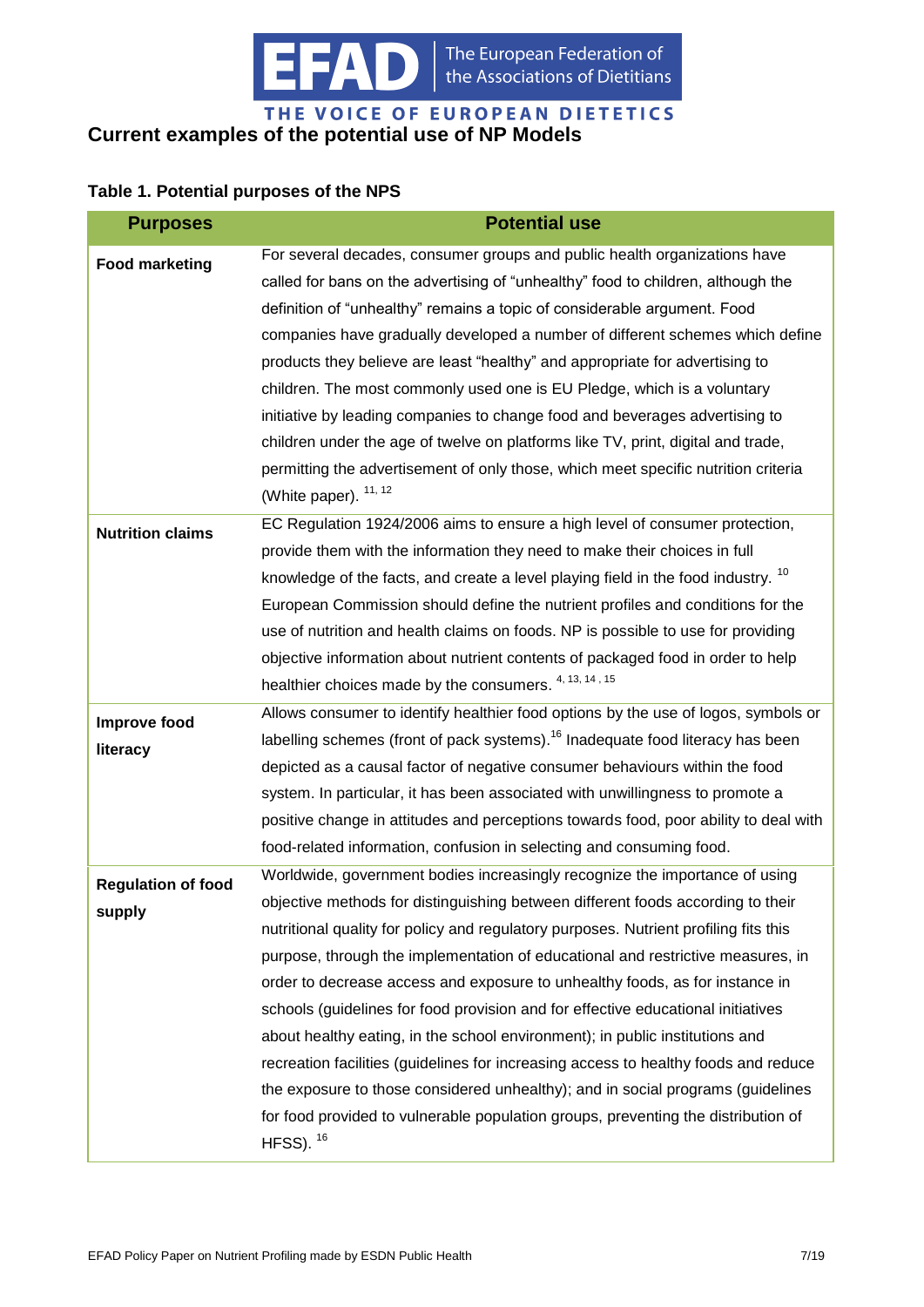

| <b>Food reformulation</b> | NP guides reformulation by the food industry. Several studies showed that food      |  |  |
|---------------------------|-------------------------------------------------------------------------------------|--|--|
|                           | and beverage reformulation, guided by a NP system, may be effective in              |  |  |
|                           | improving population nutritional intakes and thereby its health status. In order to |  |  |
|                           | achieve its potential and modify the food environment in a beneficial manner,       |  |  |
|                           | reformulation should be implemented by the entire food sector, with multi-          |  |  |
|                           | stakeholder partnerships, including governments, food industry, retailers and       |  |  |
|                           | consumer associations. <sup>16</sup>                                                |  |  |
| <b>Agriculture</b>        | Subsidies to certain foods are part of the food policies that aim to facilitate the |  |  |
|                           | consumption of fresh and low processed foods, as opposed to other ultra-            |  |  |
|                           | processed ones that can have adverse effects on health when they are consumed       |  |  |
|                           | in excess or displace others with a healthier value. NP models can make it easier   |  |  |
|                           | for policy makers to select food candidates for subsidies or taxes - evaluation and |  |  |
|                           | reexamination of farm subsidies. <sup>3</sup>                                       |  |  |

## <span id="page-7-0"></span>**Future directions of the potential use of NP Models**

Theoretically, the Food quality index could allow the systematization of foods that provide the dietary recommendations, and also combinations of foods that provide suitable levels of nutrients and energy required for optimum health, not only through nutrient evaluation of individual foods, but also of multiple foods in the context of meals and total diets. <sup>17, 18</sup>

But the scientific community has not reached an agreement about Food quality index, because NP studies foods and not diets, so diet scoring and the study of multiple foods as one is not an NP according to the definition. Maybe the scoring of meals is the frontier of NP?

Regarding agriculture, NPS could be potentially used for the development of products from animal sources (especially dairy) and also as part of the common agriculture policy to identify the steps after production.

## <span id="page-7-1"></span>**Guiding principles to implement Nutrient Profiling Models**

In order to define nutrient profiles of foods, various types of information are needed, such as: rules based on scientific knowledge to assign foods to different groups; nutritional endpoints (e.g. DRI's); food-based dietary guidelines; dietary surveys, including the data of generally consumed serving sizes and food composition databases (preferably with branded products). <sup>5</sup>

As it may not be possible to design one system that can equally address all purposes, some technical questions need to be considered: the purpose of the model (claims eligibility, advertising …) and for whom is the purpose relevant (at a population level); methods for integrating criteria (to choose/ exclude nutrients or other food components and respective cut-points, according to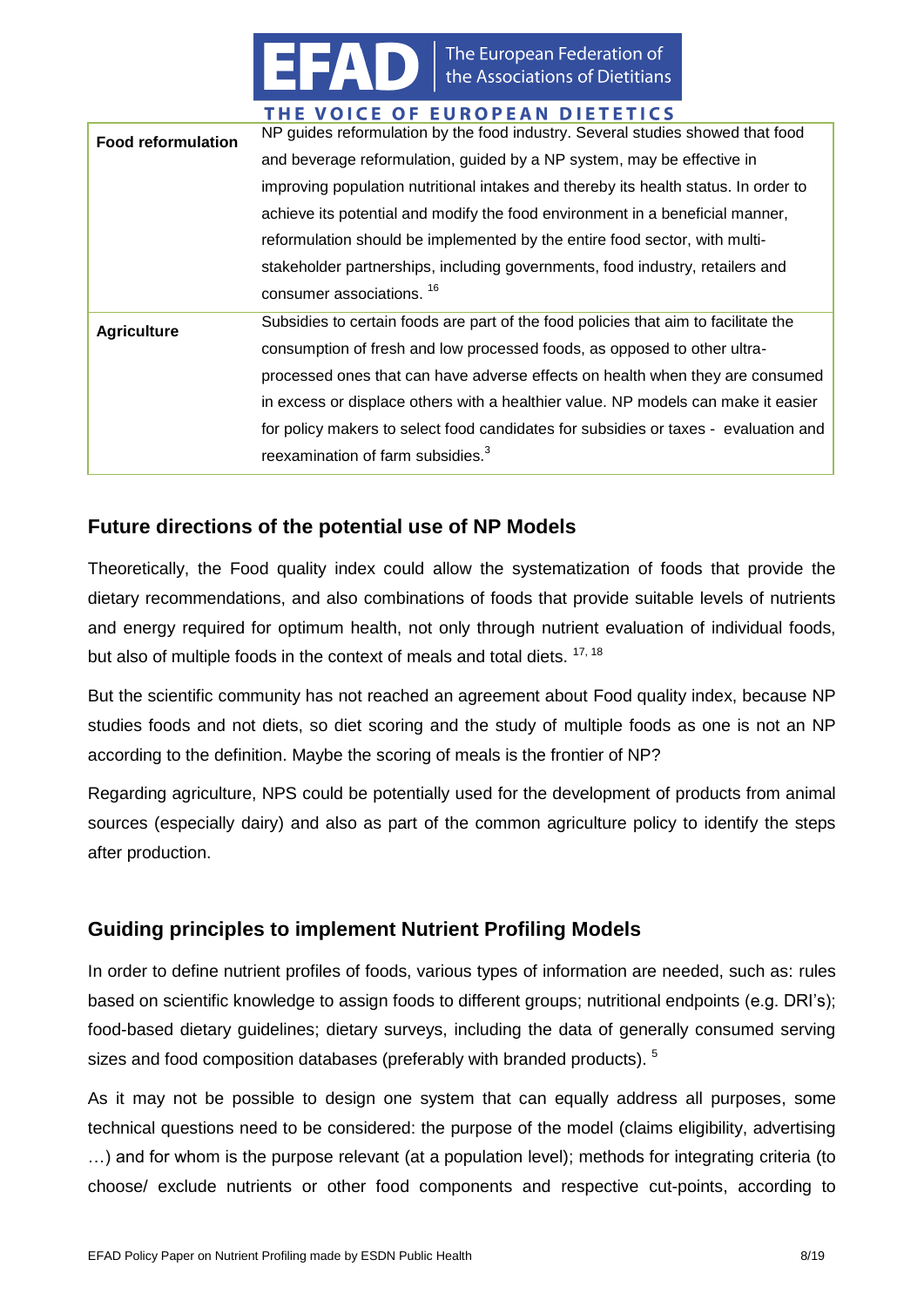

scientific and pragmatic principles); techniques for establishing the type of system ("category specific", "across-the-board", or combined); processes for establishing the reference amount for the model (e.g. per 100 g, per 100 kcal, or per serving) and the type of the outputs (threshold, score, or both). 5, 16, 17

The implementation of a successful nutrient profiling application requires political willingness and commitment, engagement from stakeholders that may involve a consultation period, or an advisory board with stakeholder representation. Support from dietitians-nutritionists and from academics in nutrition science can help in the promotion of the application.  $1$ 

Nutrient Profiling systems also need a systematic effort to validate their accuracy and usefulness to the consumer, sense validity as a general term meaning accuracy (does the nutrient profiling method measure what it is intended to measure?). Because of the lack of a gold standard for defining a healthy food, some authors defend that validation methods might be better referred to as "calibration", as it is only a way to test that our system works in a good way and there are no errors made. The true validation links to diet and health (so some modelling activities on the diet level may be seen as validations). <sup>1, 19, 20</sup>

## <span id="page-8-0"></span>**Limitations of Nutrient Profiling**

NP is not a panacea; it cannot solve all problems in relation to diet and health. The nutrient composition of an individual food does not determine the profile of the overall diet or food pattern. <sup>1,</sup> 7

NP is concerned primarily with nutrients and the energy content of foods, and it rarely includes substances that are not nutrients, but may be considered alongside nutrients (e.g. phytochemicals) and does not encompass other substances such as pathogens, contaminants and food additives which may affect the health of some, particularly vulnerable, people.<sup>7</sup>

NP also does not embrace other concerns people have about food (e.g. ethical, religious and environmental concerns)<sup>1,7</sup> and cannot change the eating habits of consumers (e.g. excessive amount of consumed portion, if NP is based on serving size and use that to regulate single serves), although on-pack portion guidance and the featuring of nutrition information by portion can help them in consuming the recommended serving in coherence with national dietary guidelines.

One of the main criticisms concerning nutrient profiling schemes is that there are healthy and less healthy foods, but there are also healthy and less healthy diets. Technically, to define the role of a food in a diet, we assign a score as to how likely is a food to be part of a healthy diet. This is the reason some authors think it may be more appropriate to try to derive a validation method from available data about healthy diets and not only from the opinion of experts on single foods.  $17$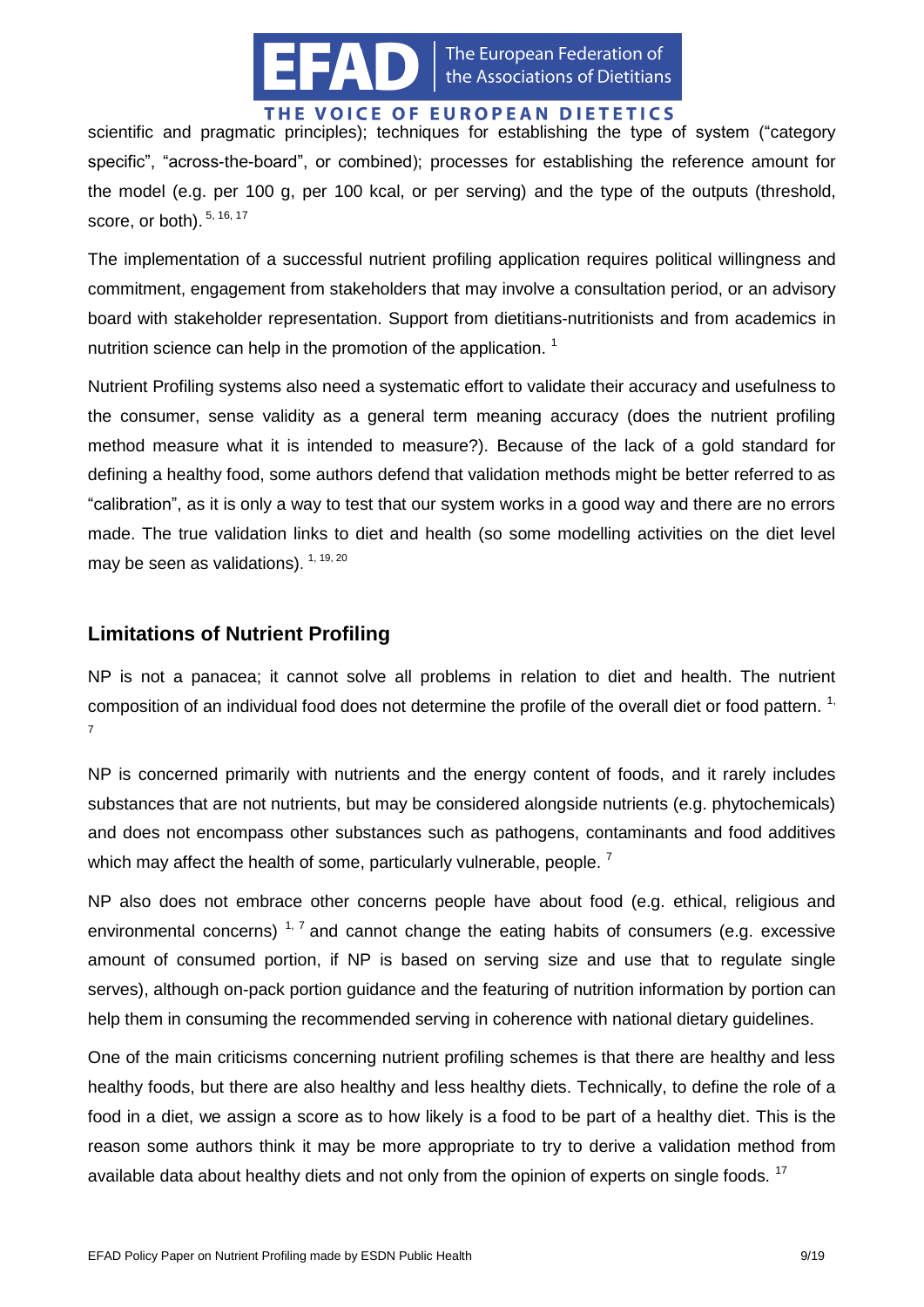

#### <span id="page-9-0"></span>THE VOICE OF EUROPEAN DIETETICS **Practicability of Nutrient Profiling Systems**

To better understand and compare the characteristics and purposes of the high numbers of NPS, it would be necessary to have an up-to-date and accessible resource summarizing existing NPS and their key principles developed worldwide: WHO European Regional nutrient profile model; EU Pledge, from food industry; Nutritional profile model of the Pan American Health Organization (PAHO); Institute of Medicine process to develop a front of pack labelling system; Choices Program; NUTRI SCORE; others…

At this point there is no database like this, although European Food Information Resources (EUROFIR) and Mintel (a market intelligence agency) are working on proposals. <sup>21, 22</sup>

This resource would be highly valuable for assisting public health actors (e.g. health, nutrition and dietetics professionals, policy makers) in the selection of a model that is appropriate for the use it is intended (e.g. application in food labelling vs. regulation of health and nutrition claims vs. taxation) and also to identify models that could be adapted for a specific purpose instead of undertaking the creation of a new model, and allow easy comparison of the components and construct of different models. This resource would also help to identify gaps that need to be addressed in the area of nutrient profiling, such as the potential lack of demonstrated validity for many of the existing models.<sup>23</sup>

## <span id="page-9-1"></span>**Comparing Nutrient Profile Models**

As a contribution to the resource that summarizes the existing NP models developed worldwide, we prepared a table which compares two main - WHO Model and PAHO Model - NPS in order to compare them (Table 2). Since they're both nutrient thresholds based, we will also present a model based on scoring algorithms, the Food Standards Agency (FSA) NP Model.

The comparison items were selected based on their utility to assist public health actors, mainly public health dietitians-nutritionists, in their work, as presented bellow. 5, 20, 23

- Origin: Organization (name and type) which developed the model; Country where the model was developed; Year of introduction or of seminal publication.
- Type of system: Across-the-board system (integrate data from more than one nutrient or food component to produce a single overall score or categorization); Category-based system or Nutrient Specific System (a model that has separate sets of criteria for different nutrients and/or food components); Combined systems.
- Base: Nutrients and other food components included (largely guided by those nutrients/food components considered of largest concern) and also foods exempted or excluded; Number of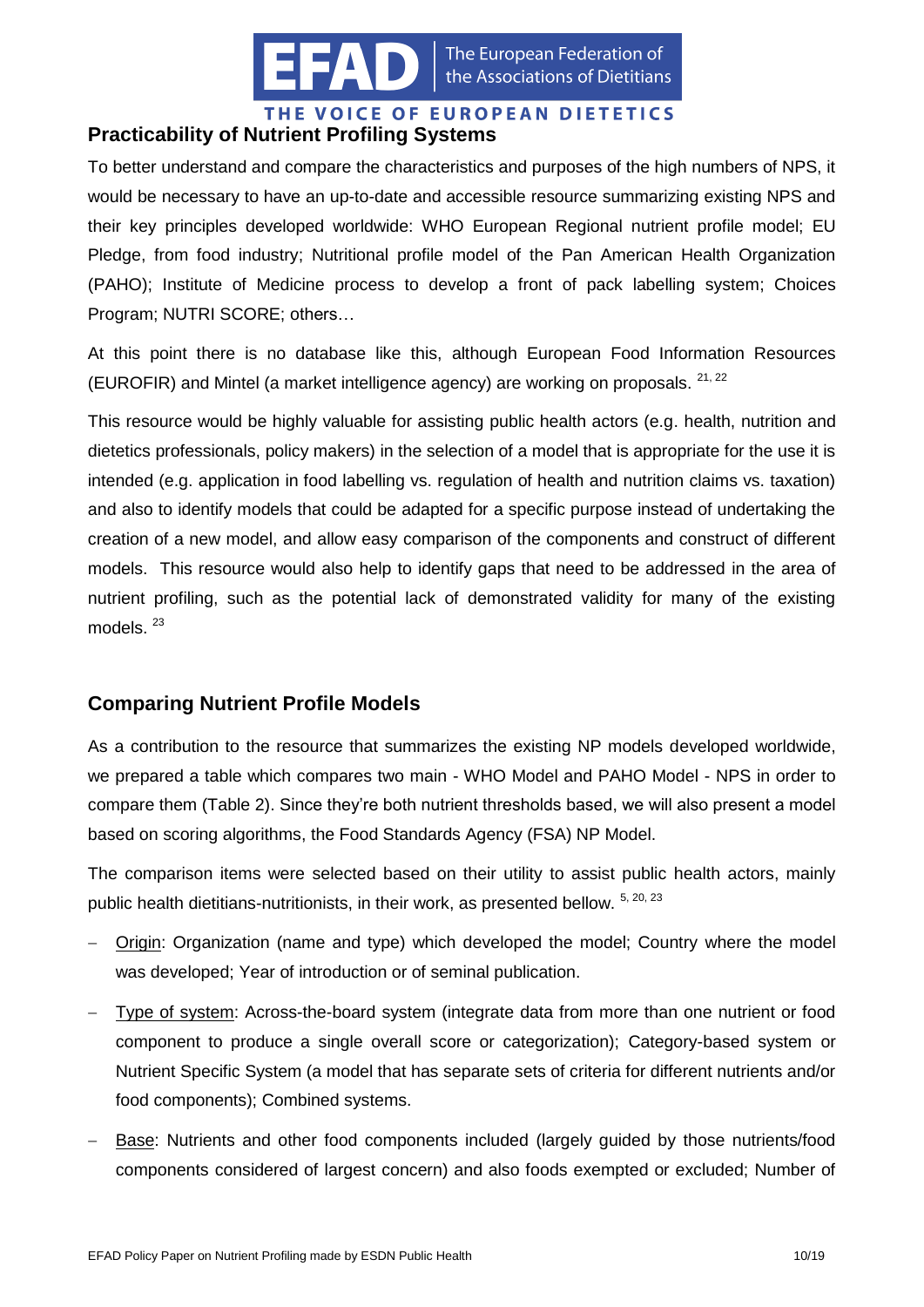

product categories - if the scheme applies across the board or just to a selection of foods/drinks or categories thereof; if it contains positive and negative components or only one of them, negative (e.g. total fat, SFA, TFA, cholesterol, Na, sugars, energy) or positive (e.g. vitamins/folic acid, minerals, protein, fiber, long chain fatty acids, fruit and vegetables, fish, energy).

- Applicability: Applicability of NP system, including the measurement criteria and how to evaluate it (as for example, PAHO criteria are so strict for some categories, that the ready to eat product is inedible for the current population with the current taste preferences).
- Principal Application / Other Application: Food labelling; regulation of health and nutrition claims; food taxation; food subsidies; standards for food advertising or marketing; food certification schemes/front-of-pack labelling; food reformulation; food procurement regulations/food quality standards for public institutions (e.g. schools, workplaces, hospitals, armed services, prisons, elderly care homes).
- Target population for NP models: Which specifically have the restriction of the marketing of less healthy foods and beverages to children as a possible application, the "target age range of the children" is now extracted.
- Reference amount: Typical reference points are per 100 g or ml, per 100 kJ or kcal, or per portion/ serving.
- Outputs: If outputs are Score, Definition(s), or both. When outputs are definitions, there must be a list of definitions (e.g. "eligible to make health claim").
- Validation/ Calibration: If model was tested and validated. How the method was tested and validated (Expert judgments; Consumption surveys; Modeling or simulation techniques; Analytical epidemiological studies; Overall assessment of methods for testing nutrient profiling schemes).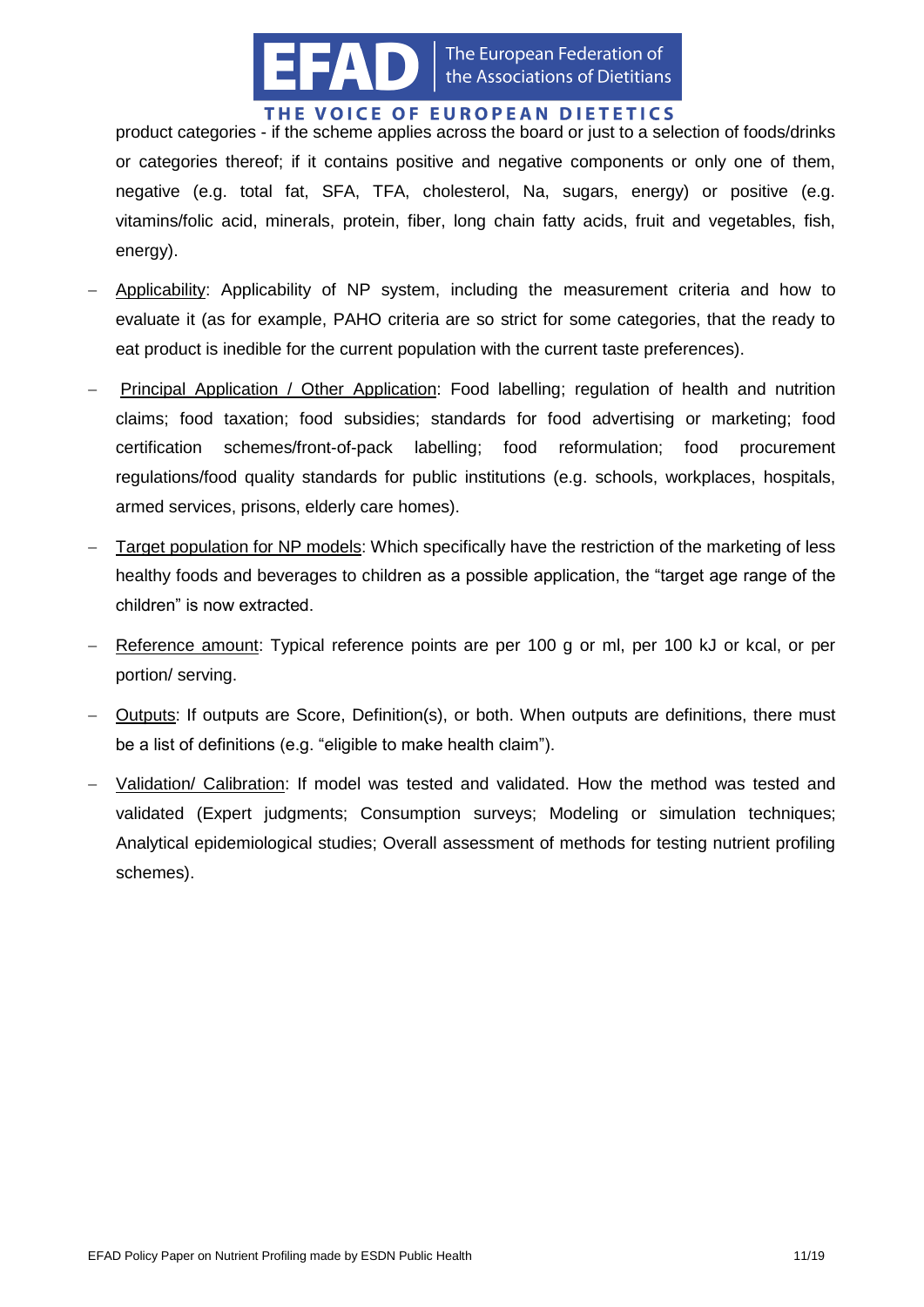

# The European Federation of<br>the Associations of Dietitians

THE VOICE OF EUROPEAN DIETETICS

#### **Table 2. Comparison between WHO and PAHO Nutrient Profiling Models**

|            | WHO European Regional NPS <sup>2, 5, 24</sup>                                                     | <b>PAHO NPS</b> 3, 18, 25                                                                         |
|------------|---------------------------------------------------------------------------------------------------|---------------------------------------------------------------------------------------------------|
|            | Year: 2015                                                                                        | Year: 2015                                                                                        |
|            | Developed by the WHO Regional Office for                                                          | Developed by the PAHO, this model was based                                                       |
|            | Europe with a mandate from the European Food                                                      | on all of the updated evidence, including the                                                     |
|            | and Nutrition Action Plan 2015-2020, this model                                                   | WHO Population Nutrient Intake Goals (PNIG) to                                                    |
|            | was based on two existing models: the                                                             | Prevent Obesity and Related NCDs and the WHO                                                      |
| Origin     | Norwegian and the Danish. The rationale for                                                       | guidelines on sugar and other nutrients.                                                          |
|            | selecting those models was that they are based                                                    | The PNIGs were formulated after careful review                                                    |
|            | on food categories, which is considered easier to                                                 | of all updated evidence relating critical nutrient                                                |
|            | adapt or modify than models based on scoring                                                      | intake to public health outcomes.                                                                 |
|            | system.                                                                                           |                                                                                                   |
|            | Category-specific model: applies food categories                                                  | Limited to processed and ultra processed                                                          |
| Type       | and nutrient thresholds for key nutrients of public                                               | products, which typically contain elevated                                                        |
|            | health concern to limit.                                                                          | amounts of critical nutrients added by the                                                        |
|            |                                                                                                   | manufacturer.                                                                                     |
|            | 17 Food categories, with some sub-categories,                                                     | Classify processed and ultra processed food and                                                   |
|            | but with a list that is not exhaustive and may be                                                 | drink with high energy content and poor nutritional                                               |
|            | added to when used nationally.                                                                    | value.                                                                                            |
|            | The model focuses on energy-dense, highly                                                         |                                                                                                   |
|            | processed foods and beverages that are high in                                                    | Exempted or excluded products:                                                                    |
|            | saturated fats, trans fats, free sugars and/or salt                                               | - Unprocessed or minimally processed foods                                                        |
|            | ("HFSS foods"). Further indication of which food                                                  | - Foods and beverages for special uses, such as<br>"breast milk substitutes" and food supplements |
|            | products fall within these categories is provided<br>by using international customs tariff codes. | - Alcoholic drinks                                                                                |
| Base       | Nutrient thresholds for the model includes: Total                                                 |                                                                                                   |
|            | fat; Saturated fat and essential or trans fatty                                                   | Nutrient thresholds for the model includes critical                                               |
|            | acids; Total sugar; Salt; Energy (included for                                                    | nutrients (CN): Total fat; Saturated fat; Trans-fatty                                             |
|            | category 9 - ready meals, convenience foods and                                                   | acids; Free sugars; "Other sweeteners"; Salt                                                      |
|            | composite dishes); Non-sugar sweeteners                                                           |                                                                                                   |
|            | (included for category 4 - specifically                                                           |                                                                                                   |
|            | subcategories; 4b Milk drinks and 4d Other                                                        |                                                                                                   |
|            | beverages).                                                                                       |                                                                                                   |
|            | Yes, through a two-stage process: technical                                                       | Yes, based on scientific evidence, on exhaustive                                                  |
|            | meeting with external experts and Member State                                                    | examination of food labels or equivalent sources                                                  |
| Validation | representatives; pilot-testing of the draft model                                                 | of information and as the result of its alignment                                                 |
|            | with a group of countries from across the                                                         | with the WHO PNIGs, under expert judgments.                                                       |
|            | European Region.                                                                                  |                                                                                                   |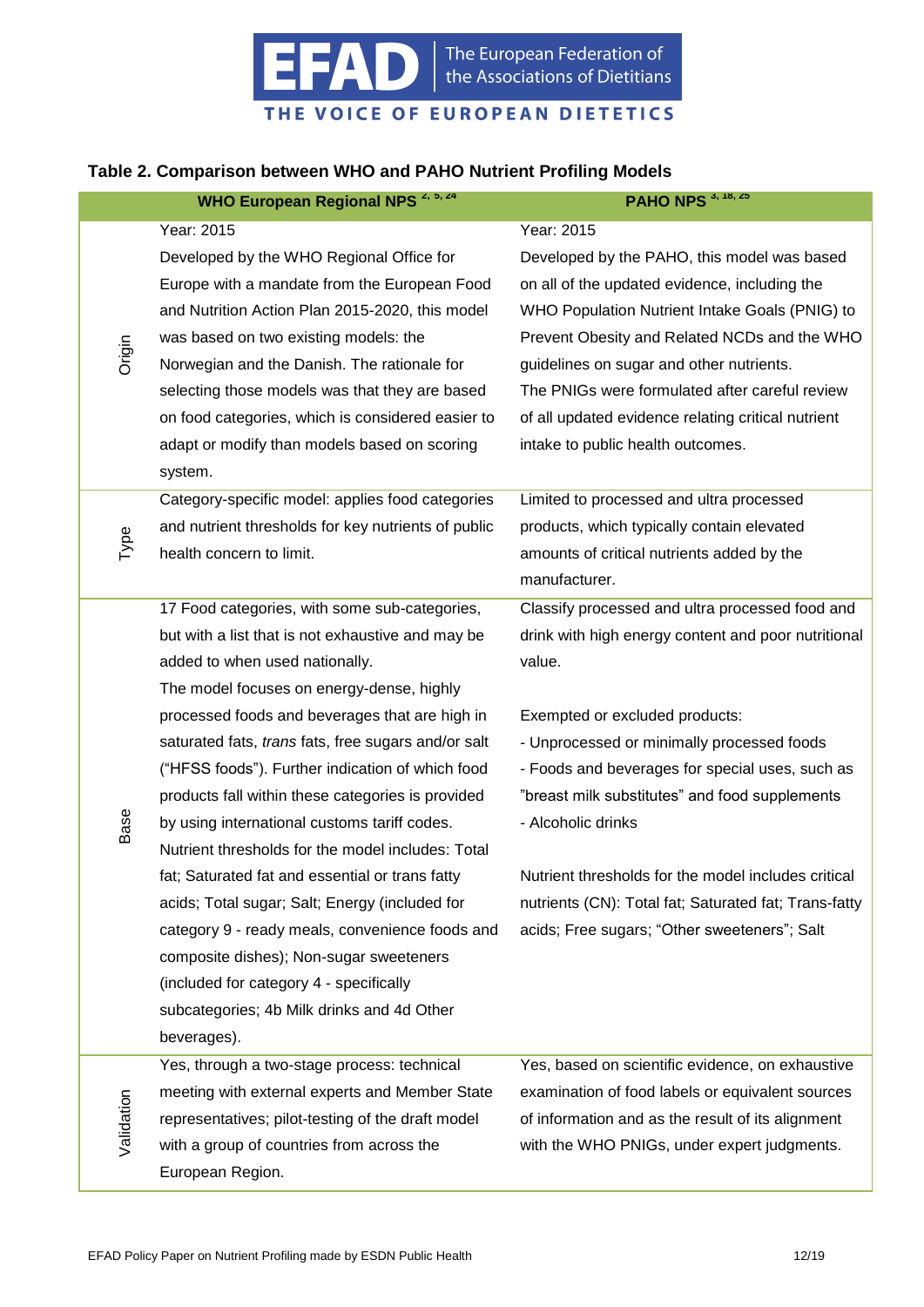

THE VOICE OF EUROPEAN DIETETICS **WHO European Regional NPS 2, 5, 24 PAHO NPS 3, 18, 25**For 100 g/m basis<br>  $\frac{3}{2}$ <br>  $\frac{3}{2}$ <br>  $\frac{3}{2}$ <br>  $\frac{3}{2}$ <br>  $\frac{3}{2}$ <br>  $\frac{3}{2}$ <br>  $\frac{3}{2}$ <br>  $\frac{3}{2}$ <br>  $\frac{3}{2}$ <br>  $\frac{3}{2}$ <br>  $\frac{3}{2}$ <br>  $\frac{3}{2}$ <br>  $\frac{3}{2}$ <br>  $\frac{3}{2}$ <br>  $\frac{3}{2}$ <br>  $\frac{3}{2}$ <br>  $\frac{3}{2}$ <br>  $\frac{3}{2}$ <br>  $\frac{$ Per 100 g/ ml basis Per calories basis Depending on the categories. Identifies processed and ultra-processed products - 2,5 to 20,0 g of total fat / 100 g excessive in CN. - 2,0 to 20,0 of saturated fat / 100g - 30% of total energy from total fat Cut-of Points - 10,0 to 15,0 g of total sugars / 100 g - 10% of total energy from saturated fat - Any amount of added sugars - 1% of total energy from trans fat - Any amount of non-sugar sweeteners - 10% of total energy from free sugars - 0,1 to 1,7 g of salt / 100 g - Any amount of other sweeteners - 225 Kcal / 100 g of category 9 - 1 mg of sodium per 1 kcal Children Children General population Population Target - Restricting the marketing of foods to children. - Multiple applications in order to create Main application - It is meant as a common tool for use or environments conducive to healthy eating. adaptation by Member States across Europe (on - It is meant as a tool for design and a voluntary basis and taking into account national implementation of regulatory strategies, including circumstances). fiscal policies, related to the prevention and control of overweight. - Product reformulation. - Establishment of restrictions on the marketing/promotion of unhealthy food and - Evaluate the impact of policies and the extent to beverages to children. Other Applications which initiatives are effective at reducing - Regulation of school food environments (feeding children's overall exposure to HFSS foods. programs, food sold in schools). - Use of front-of-package (FOP) labels. - Definition of taxation policies. - Assessment of agricultural subsidies. - Identification of foods to be provided by social programs to vulnerable groups. Marketing is prohibited if the product contains > 1 Use of the PAHO NP Model requires Outputs **/** Applicability g per 100 g total fat in the form of industriallymandatory labeling of prepackaged produced *trans* fatty acids, or ≥ 0.5% of total foods that includes the following: energy in the form of alcohol. - Declaration of nutrient content for energy,

In line with WHO nutrition guidelines, marketing for five categories is never permitted, meaning sodium, total sugars, total fat, saturated fat, and trans fat, and - A list of all ingredients in the product including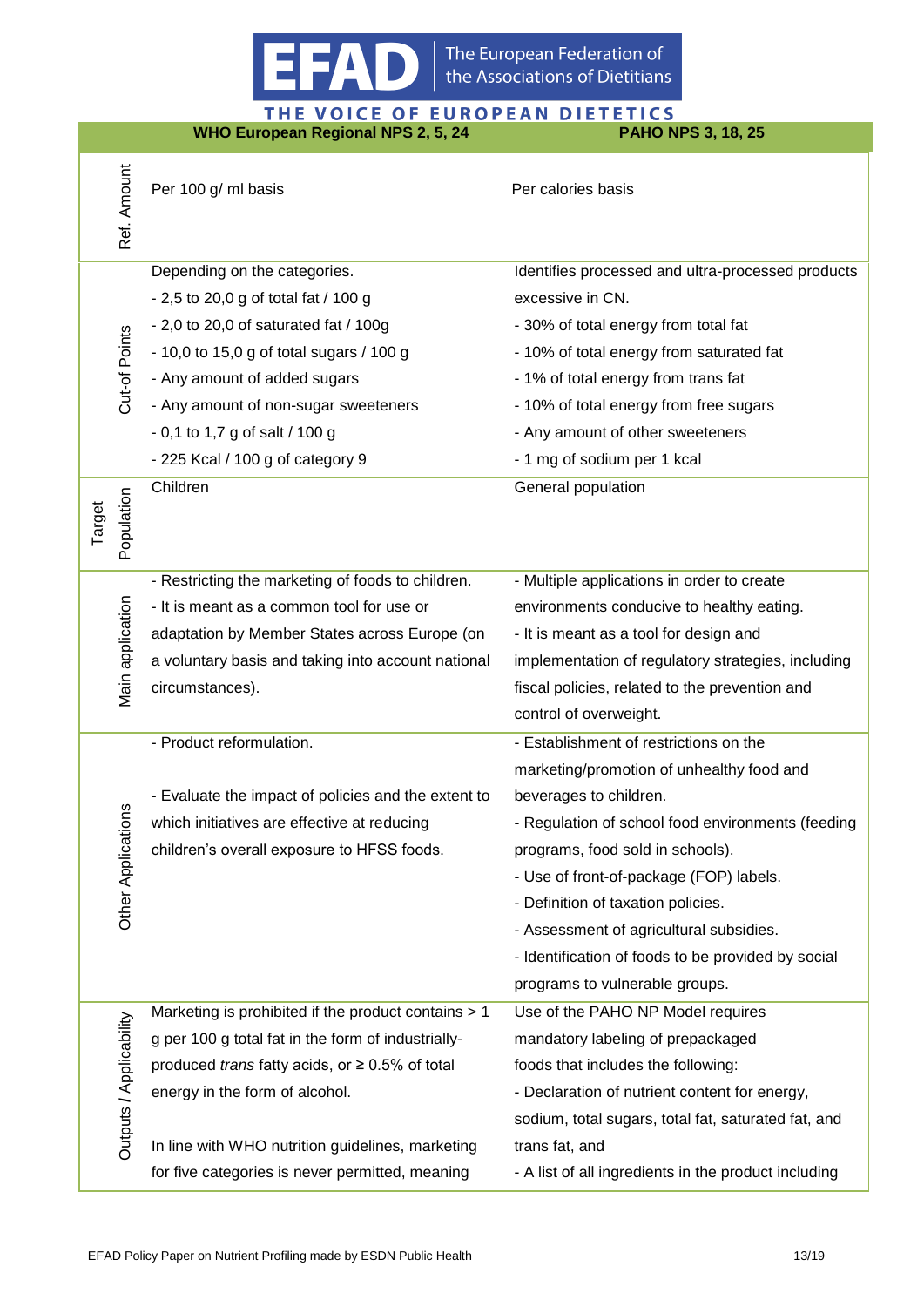

| that no nutrient criteria are required:            | non-sugar sweeteners.                              |
|----------------------------------------------------|----------------------------------------------------|
| Chocolate and sugar confectionery, energy<br>1)    | In most countries, mandate nutrient lists on       |
| bars, and sweet toppings and desserts;             | packaged foods and regulate health/ nutrition      |
| 2) Cakes, sweet biscuits and pastries; other sweet | requirement claims on packaging. Following the     |
| bakery wares, and dry mixes for making such;       | PAHO/WHO Trans Fat-Free Americas initiative        |
| 3) Juices;                                         | and the Rio de Janeiro Declaration, several        |
| 4) Energy drinks;                                  | countries began regulating trans fats.             |
| 5) Edible ices.                                    | National, sub national, and local policies that    |
|                                                    | require the use of PHAO NP model are               |
| The same applies to the two food categories for    | implemented through a mandatory legal norm.        |
| which marketing is always permitted:               | There are several examples of regulatory           |
| 1) Fresh and frozen meat, poultry, fish, and       | experiences in various countries: school food      |
| similar;                                           | environments are being modified through            |
| frozen fruit, vegetables and<br>2)<br>Fresh<br>and | programs that subsidize fruits and vegetables, the |
| legumes.                                           | banning of vending machines and the setting of     |
|                                                    | FAO/ WHO standards for school-based                |
|                                                    | nutrition/food programs and other programs for     |
|                                                    | institutional settings as hospitals, prisons,      |
|                                                    | children's day care, etc.                          |
|                                                    |                                                    |

#### FSA / Ofcom model <sup>20, 25</sup>

Example of a method for categorizing /ranking products based on scoring algorithms. The nutrient profiling model was developed by the Food Standards Agency (FSA) in 2004-2005 to provide Ofcom, the broadcast regulator, with a tool to differentiate of foods on the basis of their nutritional composition, in the context of television advertising foods to children.

The model uses a simple scoring system where points are allocated on the basis of the nutrient content of 100g of a food or drink. Points are awarded for 'A' nutrients (energy, saturated fat, total sugar and sodium), and for 'C' nutrients (fruit, vegetables and nut content, fiber and protein). The score for 'C' nutrients is then subtracted from the score for 'A' nutrients to give the final nutrient profile score. Foods scoring 4 or more points, and drinks scoring 1 or more points, are classified as 'less healthy' and are subject to Ofcom's controls on the advertising of foods to children on TV. The model applies equally to all food and drink and doesn't distinguish between free sugars and intrinsic sugars; there are no exemptions or category-specific criteria, which initiates several arguments, as the role and character of the different food and beverages categories are so different from each other, furthermore the frequency of consumption of a given category also has to be taken into account for the sake of real public health impact.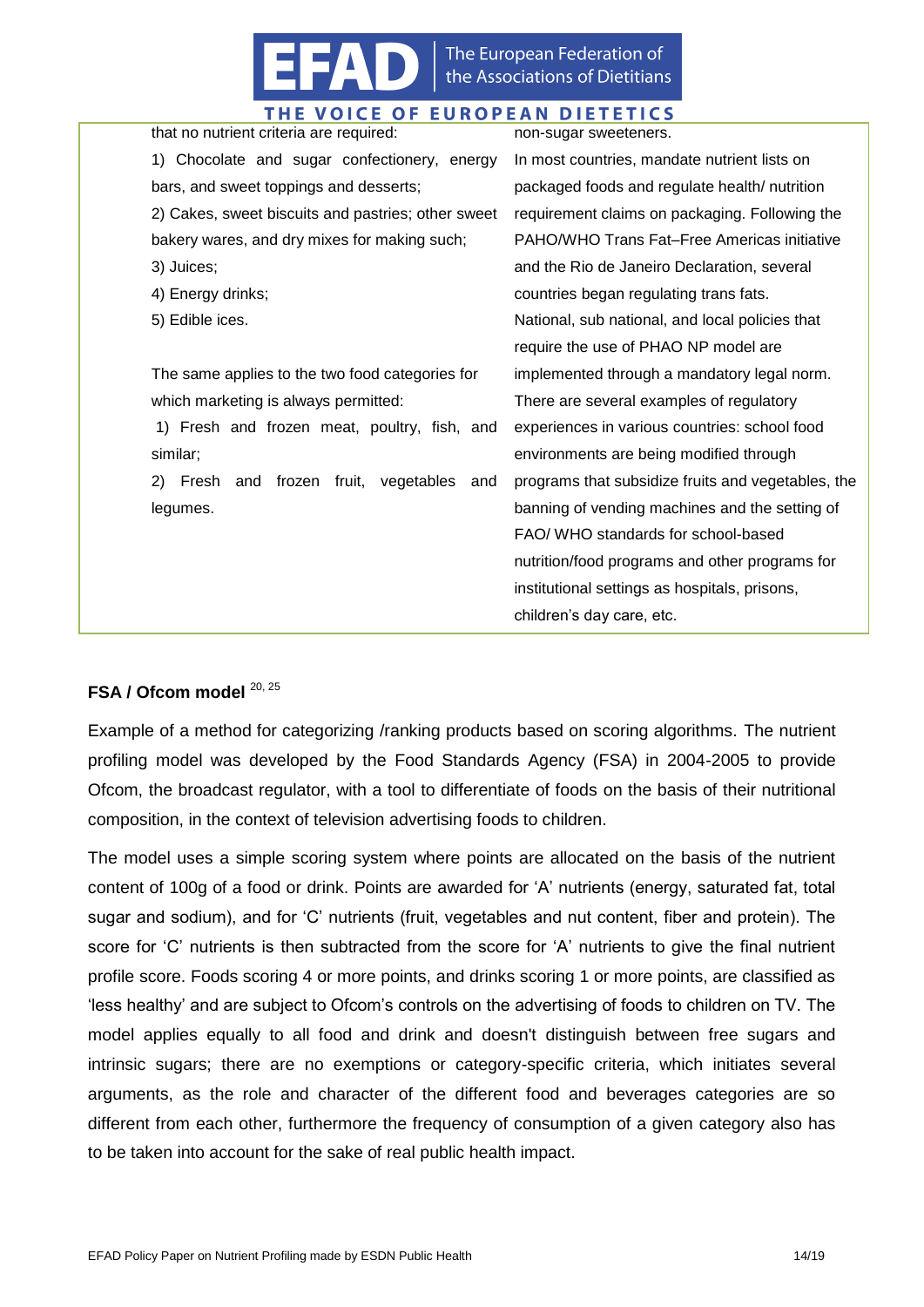

|                   | .       | _____<br>$\sim$ | - - - - - - - - - - - - - - - - - - |          |       |
|-------------------|---------|-----------------|-------------------------------------|----------|-------|
| <b>Points</b>     | 0       | 1               | $\mathbf{2}$                        | $\cdots$ | 10    |
| Energy (kJ)       | ≤ $335$ | ≤670            | ≤1005                               | $\cdots$ | >3350 |
| Sat fat (g)       | $≤1.0$  | ≤2.0            | ≤ $3.0$                             | $\cdots$ | >10.0 |
| Total sugar (g)   | $≤4.5$  | ≤9              | $≤13.5$                             | $\cdots$ | >45.0 |
|                   |         |                 |                                     |          | 5     |
| Sodium (mg)       | ≤90     | ≤180            | ≤270                                | $\cdots$ | >900  |
| Protein (g) $*$   | ≤1.6    | >1.6            | >3.2                                | $\cdots$ | >8.0  |
| Fiber (NSP) (g)   | ≤ $0.7$ | >0.7            | >1.4                                | $\cdots$ | >3.5  |
| Fruit, Veg & Nuts | ≤40     | >40             | >60                                 | $\cdots$ | >80   |
| (g)               |         |                 |                                     |          |       |

## VOICE OF FUROPEAN DIFTETICS

*For both food and drinks: scores are based on the content of nutrient in 100g.*

*\*If food scores 11 for protein, fiber and F&V, then scores 0 for protein except if scores 5 for FV&N*

| <b>Score Classification</b> | Healthy/Intermediate | Unhealthy        |
|-----------------------------|----------------------|------------------|
| Food                        | 3 or less points     | 4 or more points |
| Drink                       | 0 points             | 1 or more points |

## <span id="page-14-0"></span>**Options**

We don't have enough evidence to establish the link between NPS, healthy food, healthy diets and general health, but we know that improving the nutrient density of food products through reformulation is one approach to improve diet quality and to reduce the prevalence of noncommunicable diseases (NCDs),  $^{23}$  Also, we know that NPS are a feasible way of improving the nutrient density of food products and diet quality and to put order in the use of claims.

Since there are more than 100 different NPS, and more to come, we are not sure if we're going on the right way. Therefore, we all agree there's an urgent need of harmonization NPS, although without drastic changes that could not give space to consumers to get used to the different taste and as a result they could turn to a less healthy option.

We have to differentiate between the purposes of the profiling models as different criteria and approach are applied for the different purposes, and that all the related actors seem to seek a model to solve their concrete purpose (marketing, reformulation, use of logos, etc.). But the most important seems to be the regulation of the information consumers receives - labelling and advertising.

NP is possible to use for providing objective information about nutrient contents of packaged food in order to help healthier choices made by the consumers, as it allows a definition of eligibility criteria for nutrition claims, food labelling and marketing: use of logos or warning symbols on the front of the packaging and bearing nutritional and health claims. 4, 13, 14, 15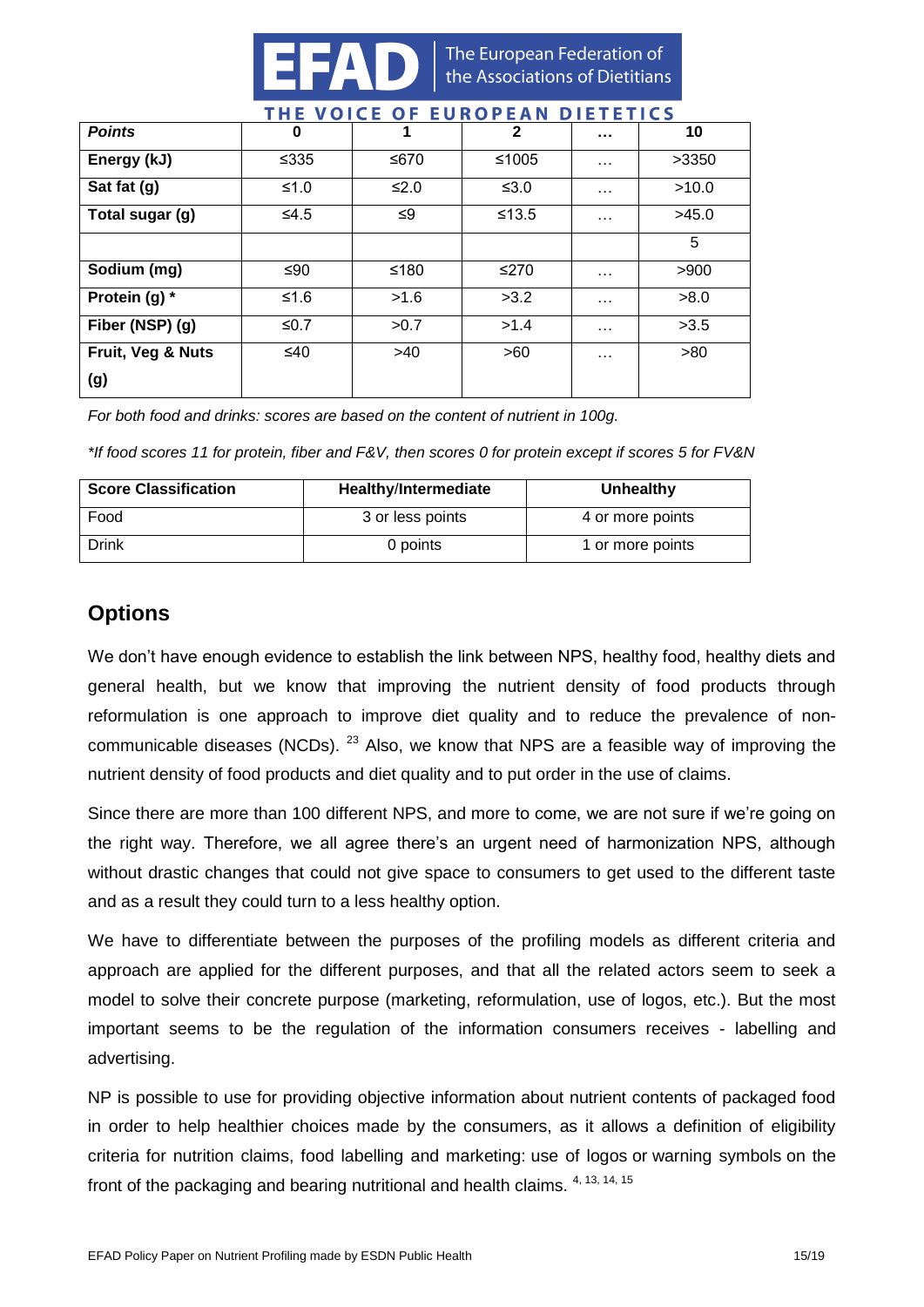

The European Federation of the Associations of Dietitians

#### THE VOICE OF EUROPEAN DIETETICS

## <span id="page-15-0"></span>**Analysis of Options**

EC Regulation 1924/2006 aims to ensure a high level of consumer protection, provide them with the information they need to make their choices in full knowledge of the facts, and create a level playing field in the food industry.  $10$  In order to understand how health claims and symbols (clymbol) on food labels affect purchase and consumption behaviour, CLYMBOL, a European Commissionfunded research project running from 2012 to 2016, mapped the prevalence of symbolic and nonsymbolic nutrition and health-related claims (NHC) on foods and non-alcoholic beverages in five European countries. A total of 2034 foods and drinks were sampled and packaging information was analyzed and although the prevalence of NHC varies across European countries and between different food categories, the results provided a baseline data for policy makers and the food industry to monitor and evaluate the use of claims on food packaging: at least one claim was identified for 26% of all products sampled and 6% of these claims were symbolic; the majority of the claims were nutrition claims (64%), followed by health claims (29%) and health-related ingredient claims (6%); the most common health claims were nutrient and other function claims (47%), followed by disease risk reduction claims  $(5\%)$ .  $^{15}$ 

The current use of NPS, primary for health claims, labelling and food marketing restrictions, is far from the potential that can be realized. To achieve the real potential of NPS, the European Commission should define the nutrient profile and conditions for the use of nutrition and health claims on foods, taking into account: the quantities of nutrients and other substances present in the food; the role of food in the diet of the general population or certain risk groups; and the presence of nutrients whose health effects have been scientifically recognized.

Although we are aware that the use of NPS for labelling and advertising has economic (mostly for the industry) and political costs (namely to policy makers and public health legislators), we consider that health gains should be monitored and evaluated in order to prove that health benefits will offset both economical and political costs.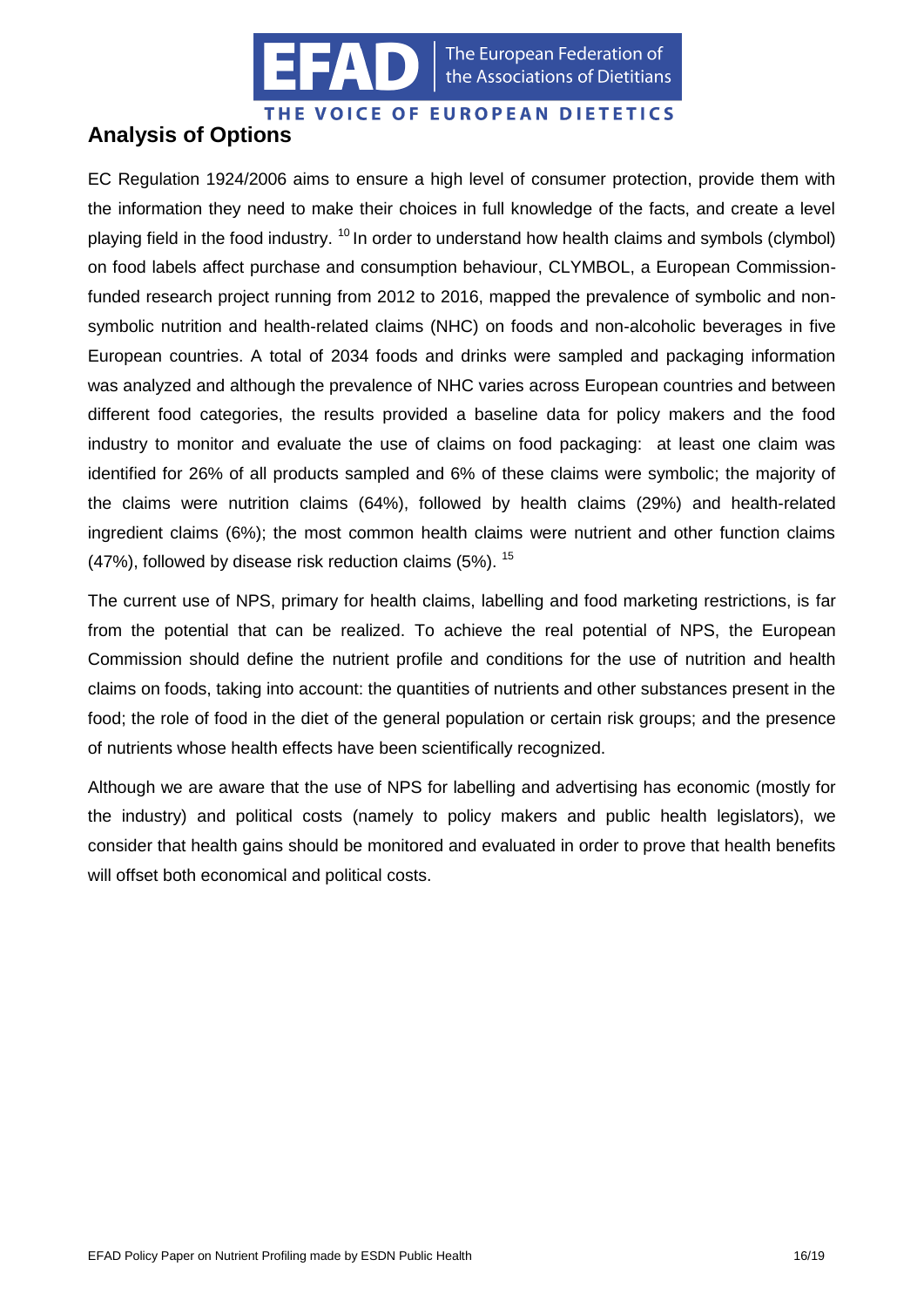

## <span id="page-16-0"></span>**Recommendation**

Given that there are several examples for profiling models based on food categories with the same purpose currently being implemented by a wide range of actors and taking advantage of the society awareness on its necessity, European Commission (EC) needs for an European "Scientific Opinion to establish a Harmonized Profiling Scheme" which provides the basis to regulate the use of nutritional and health claims with labelling and marketing purpose, which indirectly would facilitate food reformulation too.

A Commission funded project on harmonisation of NPS is needed in order to collect food data and set up a methodology to compare systems and use dietary surveys wherever available to propose systems for Europe. There is a need of a group of experts in food composition databases and public health that can work on it and also link with the policy cycle on reformulation, marketing of food, labelling, use of nutritional and health claims, etc., and we believe EFAD should be part of these initiatives.

The harmonized NP Scheme could have exception and some flexibility to give the opportunity to member states for preserving those country-specific factors related with their context of food consumption, health status or traditional foods.

We believe that the harmonization of NPS will allow us to finally use them, at least in Europe and therefore will provide a triple win - for the consumers, for the industry and for public health. This triple win can be achieved if:

- The NP is developed in a multi-stakeholder approach;
- $-$  The whole food supply is covered under the chosen NP;
- The NPS helps establishing rules to a properly use of nutrition and health claims to turn it reliable preventing the display of misleading information to consumers.
- The NP promotes continuous, step-by-step change, so it could be applied.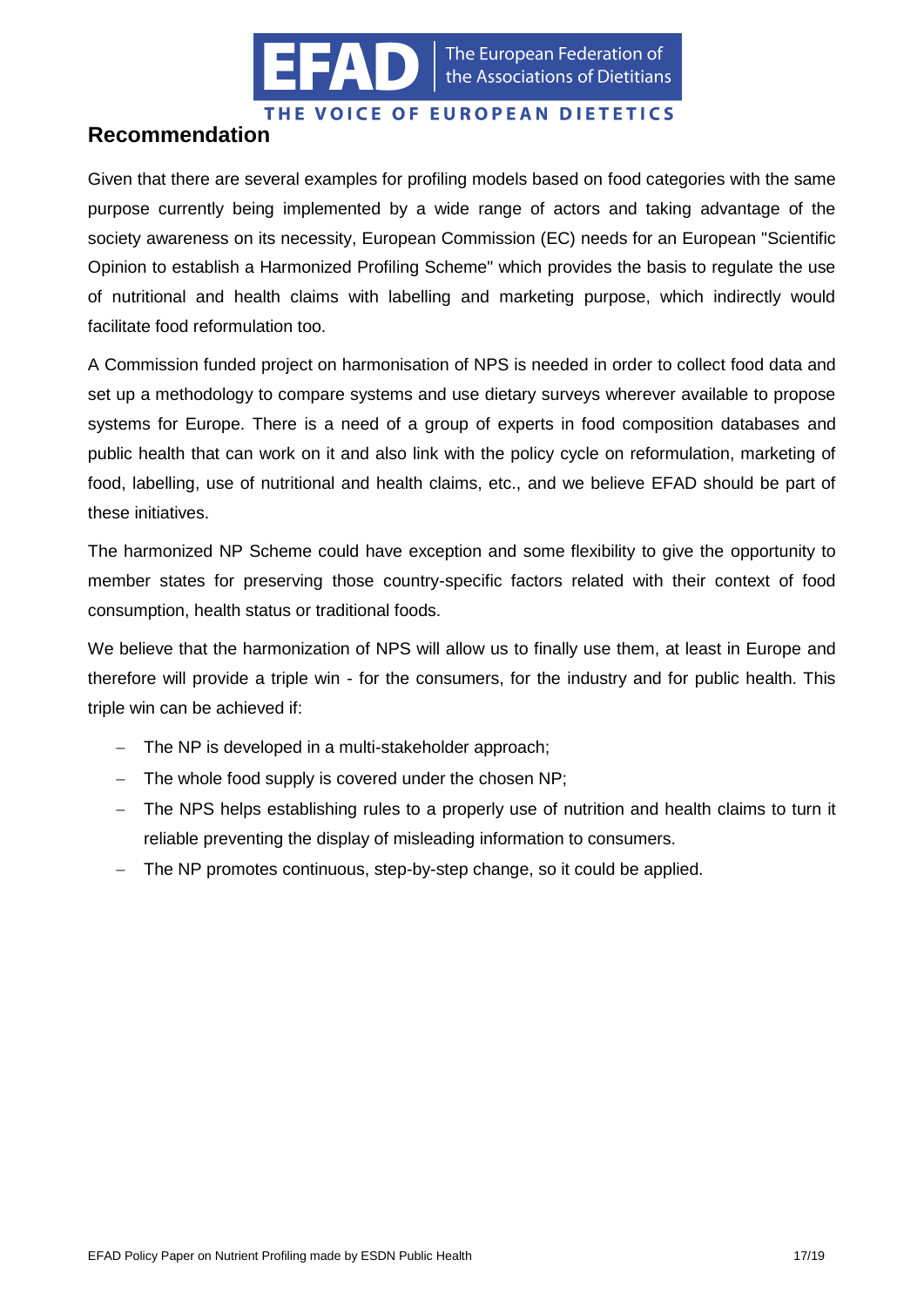

## **Aknowledgments:**

- Antonis Vlassopoulos, MSc (Med Sci),PhD. Research Fellow, Agricultural University of Athens
- Gülden Pekcan, EFAD's advisory group
- Lucy Aphramor and Stefania Vezzosi former ESDH PH members

## <span id="page-17-0"></span>**References:**

- 1. World Health Organization (WHO) and International Association for the Study of Obesity (IASO). Nutrient profiling: Report of a WHO/ IASO technical meeting, London, United Kingdom 4‐6 October, 2010.
- 2. Jewell J. et al. Addressing the challenge of food marketing to children: the WHO regional office for Europe nutrient profile model as a common tool. 2015; Volume 1, 205-268.
- 3. Pan American Health Organization (PAHO). Nutritional profile model of the PAHO. Washington, DC: OPAS. 2016.
- 4. European Heart Network. Nutrient profiles and nutrition and health claims a European Heart Network paper. 2015.
- 5. Scarborough P. et al. Developing nutrient profile models: a systematic approach. Public Health Nutrition. 2016; 10(4), 330–336.
- 6. Monteiro C. et al. NOVA. The star shines bright. Food classification. Public Health World Nutrition. 2016; Volume 7, Nº 1-3: 28-38.
- 7. European Commission. Institute for Health and Consumer Protection I.2 Public Health Policy Support. Comparison of the Nutrient Profiling schemes of the EU Pledge and the World Health Organization Regional Office for Europe. 2015
- 8. Julia C., Etilé F., Hercberg S. Front-of-pack Nutri-Score labelling in France: an evidence based policy. The Lancet /public-health. 2018; Vol 3.
- 9. Julia C. et al. Promoting public health in nutrition: Nutri-Score and the tug of war between public health and the food industry. European Journal of Public Health. 2018; 1– 2.
- 10. Scarborough P. et al. How important is the choice of the nutrient profile model used to regulate broadcast advertising of foods to children? A comparison using a targeted data set. European Journal of Clinical Nutrition. 2013; 67, 815–820
- 11. EU Pledge Nutrition White Paper Updated July 2015. Available: [www.eu-pledge.eu/content/eu-pledge-nutrition-criteria](http://www.eu-pledge.eu/content/eu-pledge-nutrition-criteria)
- 12. Regulation (UE) nº 1924/2006. Available: <http://eurlex.europa.eu/legalcontent/EN/ALL/?uri=CELEX%3A02006R1924-20121129>